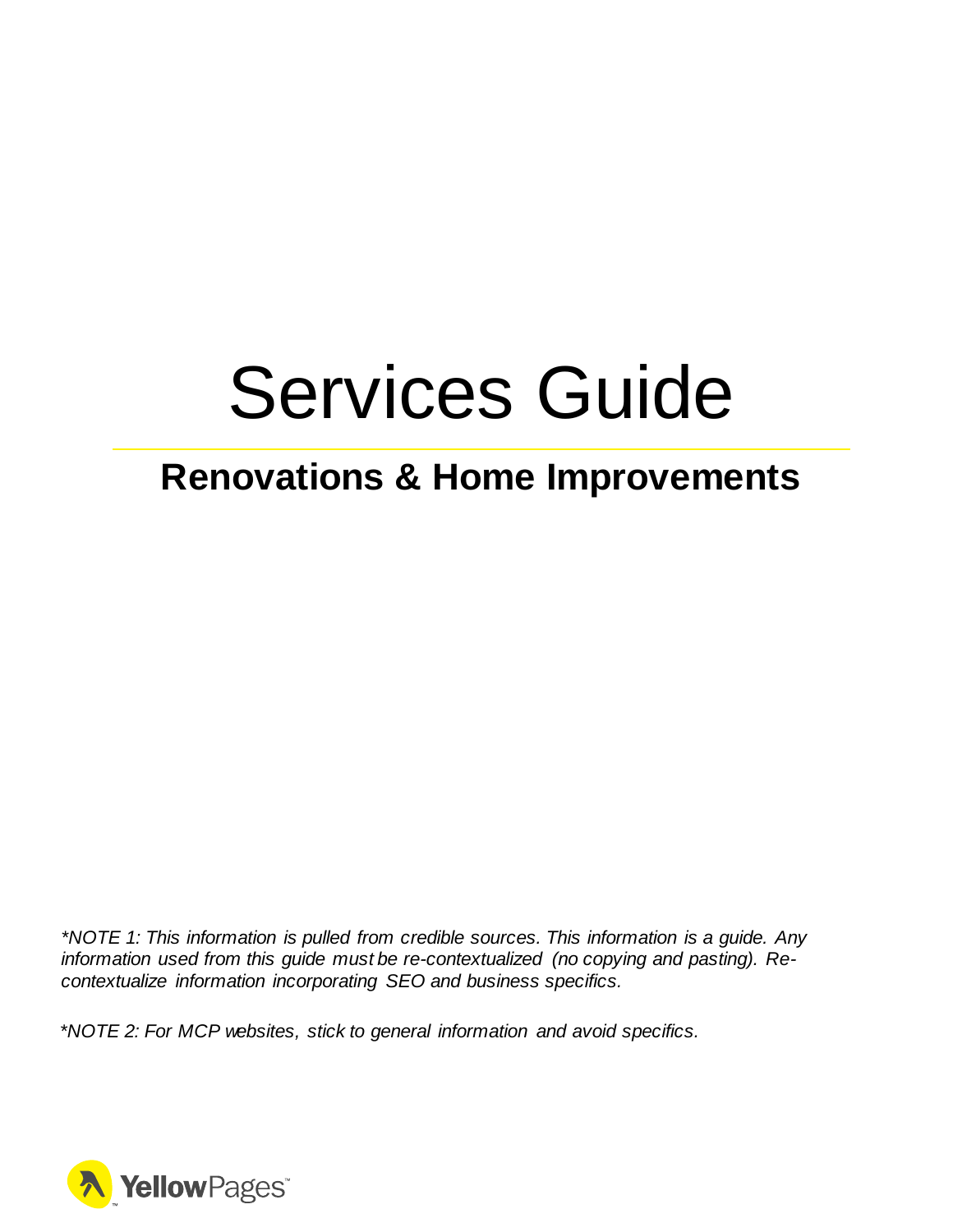# <span id="page-1-0"></span>**Table of Contents**

#### **Contents**

| 1.3 |  |  |  |  |
|-----|--|--|--|--|
| 1.4 |  |  |  |  |
| 1.5 |  |  |  |  |
|     |  |  |  |  |

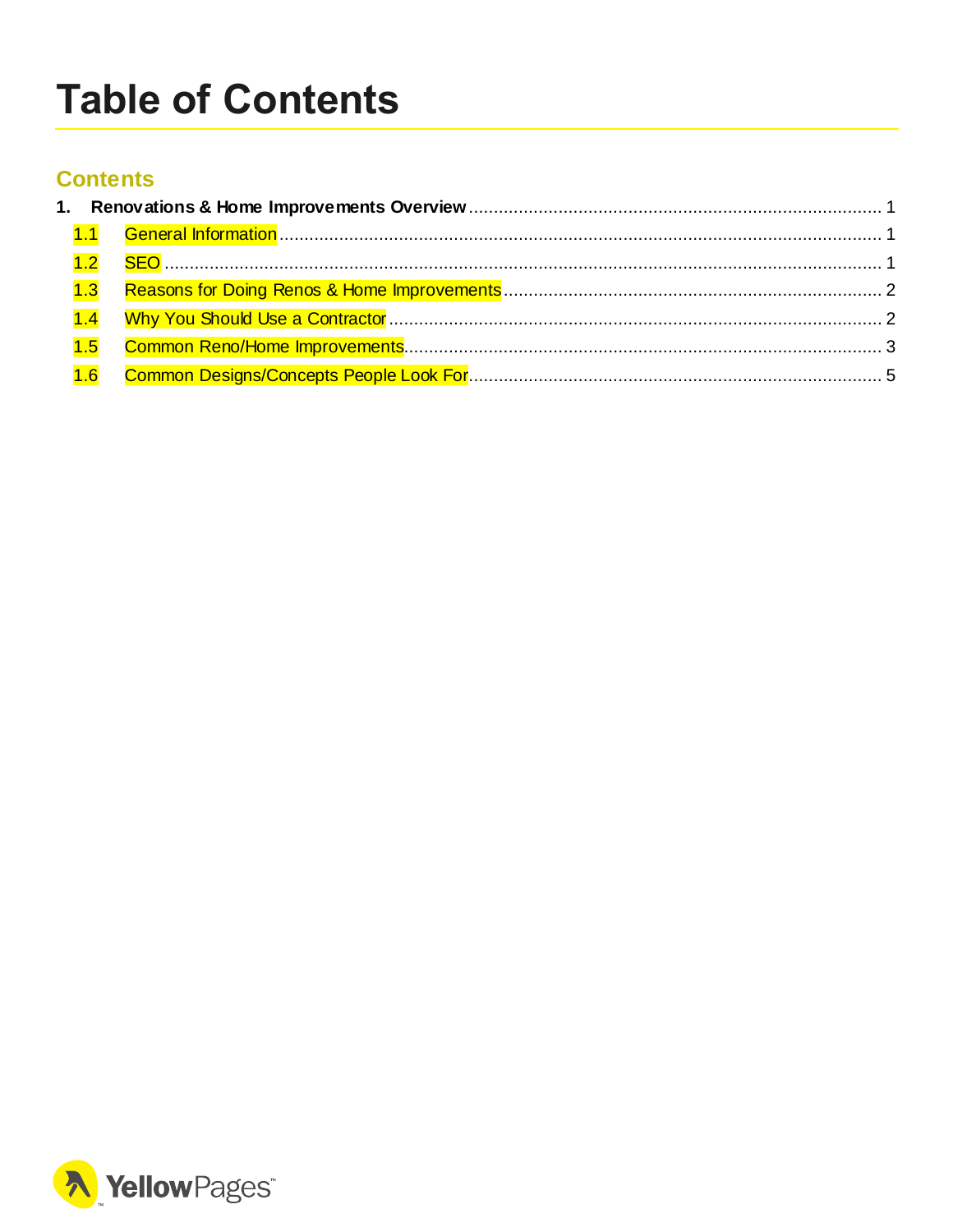## <span id="page-2-0"></span>**1. RENOVATIONS & HOME IMPROVEMENTS OVERVIEW**

#### <span id="page-2-1"></span>**1.1 GENERAL INFORMATION**

#### From Home Improvement & Renovations original vertical guide.

People who take care of full home improvements and renovations are usually licensed general contractors who know many areas of construction and manage the project from start to finish. They manage and source people in different trades to complete the project or renovation and this includes sourcing:

- Plumbers
- **•** Electricians
- Designers
- Carpenters
- Architects
- Roofers
- Concrete workers
- Mechanical contractors in heating and cooling
- Insulation experts
- Bricklayers and masonry contractors
- Painters

#### <span id="page-2-2"></span>**1.2 SEO**

| Keywords (First Row - BEST, Last Row - LEAST) |                     |  |                    |          |                 |                          |
|-----------------------------------------------|---------------------|--|--------------------|----------|-----------------|--------------------------|
| $\bigcirc$                                    | Home<br>improvement |  | Kitchen design     | $\circ$  | Remodeling      | Home renovation          |
|                                               | Renovate            |  | Bathroom remodel   | $\Omega$ | Kitchen remodel | Bathroom design          |
|                                               | Contractor          |  | Basement ideas     | $\circ$  | Home remodeling | <b>Plumbing services</b> |
|                                               | Roofer              |  | <b>Electricity</b> |          | Insulation      | Foam insulation          |

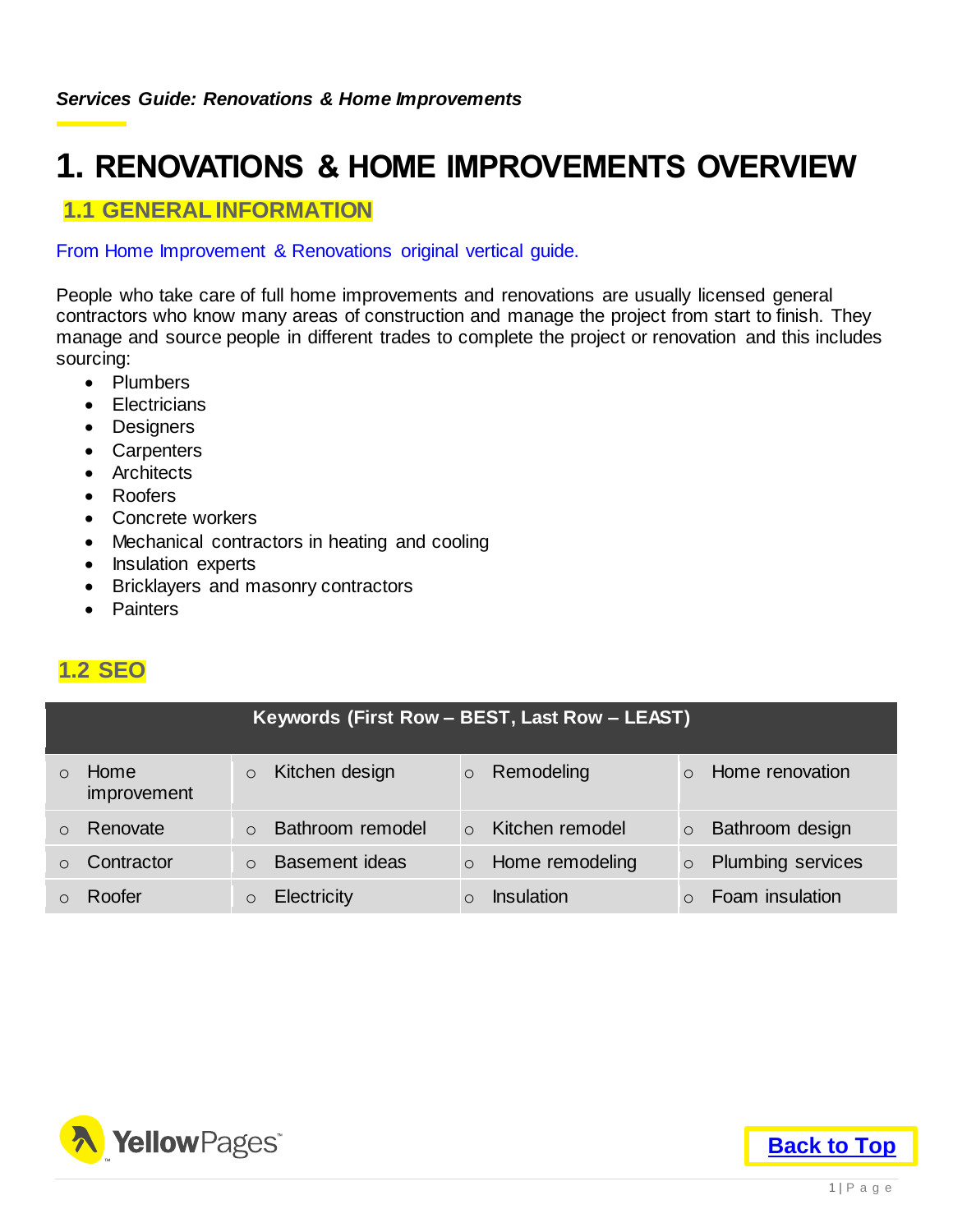#### <span id="page-3-0"></span>**1.3 REASONS FOR DOING RENOS & HOME IMPROVEMENTS**

From Home Improvement & Renovations original vertical guide.

When you make improvements to your home, you're not just spending money, you're making an investment. By making wise, cost-effective updates to your home, you'll:

- Increase your family's enjoyment of your space
- Build equity for your financial future
- Increase your family's enjoyment of your home
- Avoid the need to sell your current home and buy a new home by adding living space
- Feel pride and accomplishment in your home improvements
- Put your own stamp on your home and make it your own
- Give your older home some of the modern conveniences it was lacking
- Some improvements can save you money on utilities and energy bills
- Rebates may be available on some products, like water heaters and furnaces
- During renovations is the perfect time to address any damaged areas of your home (cracked tiles, warped woodwork, stained ceilings, etc.)

#### <span id="page-3-1"></span>**1.4 WHY YOU SHOULD USE A CONTRACTOR**

#### From Home Improvement & Renovations original vertical guide.

While some homeowners are pros at home renovations, there are many people should not attempt a DIY project. If you don't know what you're doing, you could:

- Wind up causing damage to your home and costing yourself a lot of money and headaches in the long run.
- Cause problems if you're not up-to-speed on the building codes and permits required for many types of work.
- Put yourself in danger because you don't have the proper safety equipment or you don't know how to install part safely

Most people have the notion that DIY projects are cheaper, but they actually:

- Are very expensive as you have to rent or buy tools
- You have to put on hold any income generating tasks, and pay for any costly mistakes.

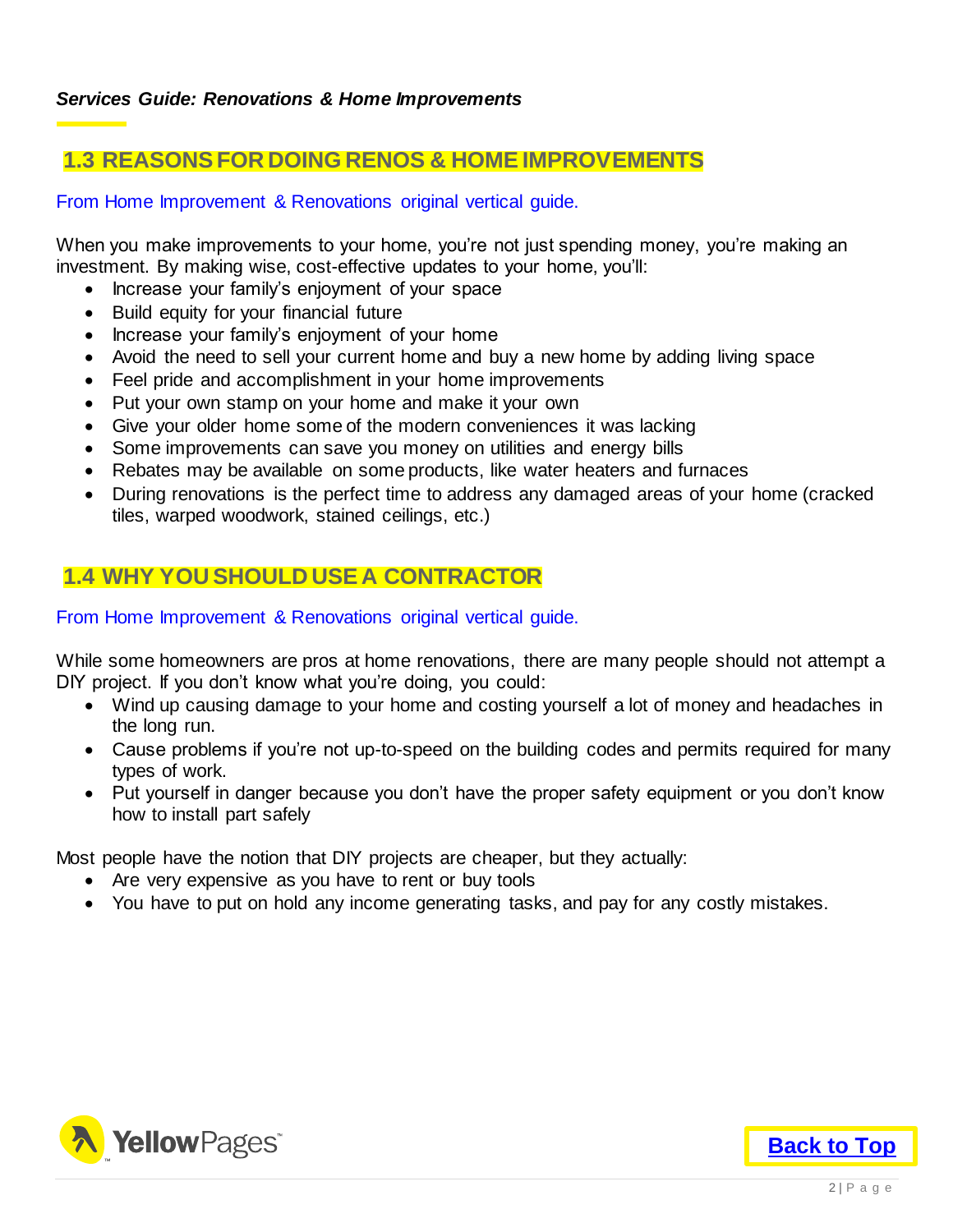#### <span id="page-4-0"></span>**1.5 COMMON RENO/HOME IMPROVEMENTS**

From Home Improvement & Renovations original vertical guide. <http://hightechreno.com/our-services/basement-finishing/>

#### **Common Types of Reno/Home Improvements:**

| <b>Type</b>                                                         | <b>Description</b>                                                                                                                                                                                                                                                                                                                                                                                                              | <b>Benefits</b>                                                                                                                                                                                                                                                                                                                                                                         |  |  |  |
|---------------------------------------------------------------------|---------------------------------------------------------------------------------------------------------------------------------------------------------------------------------------------------------------------------------------------------------------------------------------------------------------------------------------------------------------------------------------------------------------------------------|-----------------------------------------------------------------------------------------------------------------------------------------------------------------------------------------------------------------------------------------------------------------------------------------------------------------------------------------------------------------------------------------|--|--|--|
| <b>Basement</b><br><b>Finishing</b>                                 | General contractors will take care<br>$\bigcirc$<br>of everything including:<br>Design and layout plans<br><b>Demolition</b><br>$\bullet$<br>Construction permits &<br>$\bullet$<br>inspections<br>Delivery of materials<br><b>Build</b><br>Framing, electrical, plumbing<br>Drywall, flooring, and<br>$\bullet$<br>staircase<br>Painting<br>$\bullet$<br>Installing fixtures,<br>$\bullet$<br>appliances, cabinetry<br>Cleanup | People might want to finish a<br>$\circ$<br>basement because they want to<br>turn it into a functional space such<br>as $a$ /an:<br>Exercise room<br>$\bullet$<br>Office<br>$\bullet$<br>Recreation/games room<br>$\bullet$<br>Basement suite to rent out or<br>$\bullet$<br>to add value when selling<br>Guest room or suite for in-<br>laws<br>Workshop<br>Theatre/entertainment room |  |  |  |
| <b>Kitchen</b><br><b>Renovations</b><br>and/or<br><b>Remodeling</b> | Upgrading kitchen design, layout<br>$\circ$<br>and aesthetics including:<br>Cabinetry<br>$\bullet$<br>Flooring (tile, concrete,<br>$\bullet$<br>hardwood, etc.)<br>Appliances (upgrading to<br>$\bullet$<br>gas stoves, stainless steel,<br>$etc.$ )<br>Storage space<br>Countertops (granite,<br>$\bullet$<br>marble, laminate, concrete,<br>$etc.$ )                                                                          | Creating a more modern-looking<br>$\circ$<br>kitchen<br>Creating a more open-concept<br>$\circ$<br>kitchen that is easier to move<br>around in or has better storage<br>space<br>Updating to add value to home for<br>$\circ$<br>selling                                                                                                                                                |  |  |  |



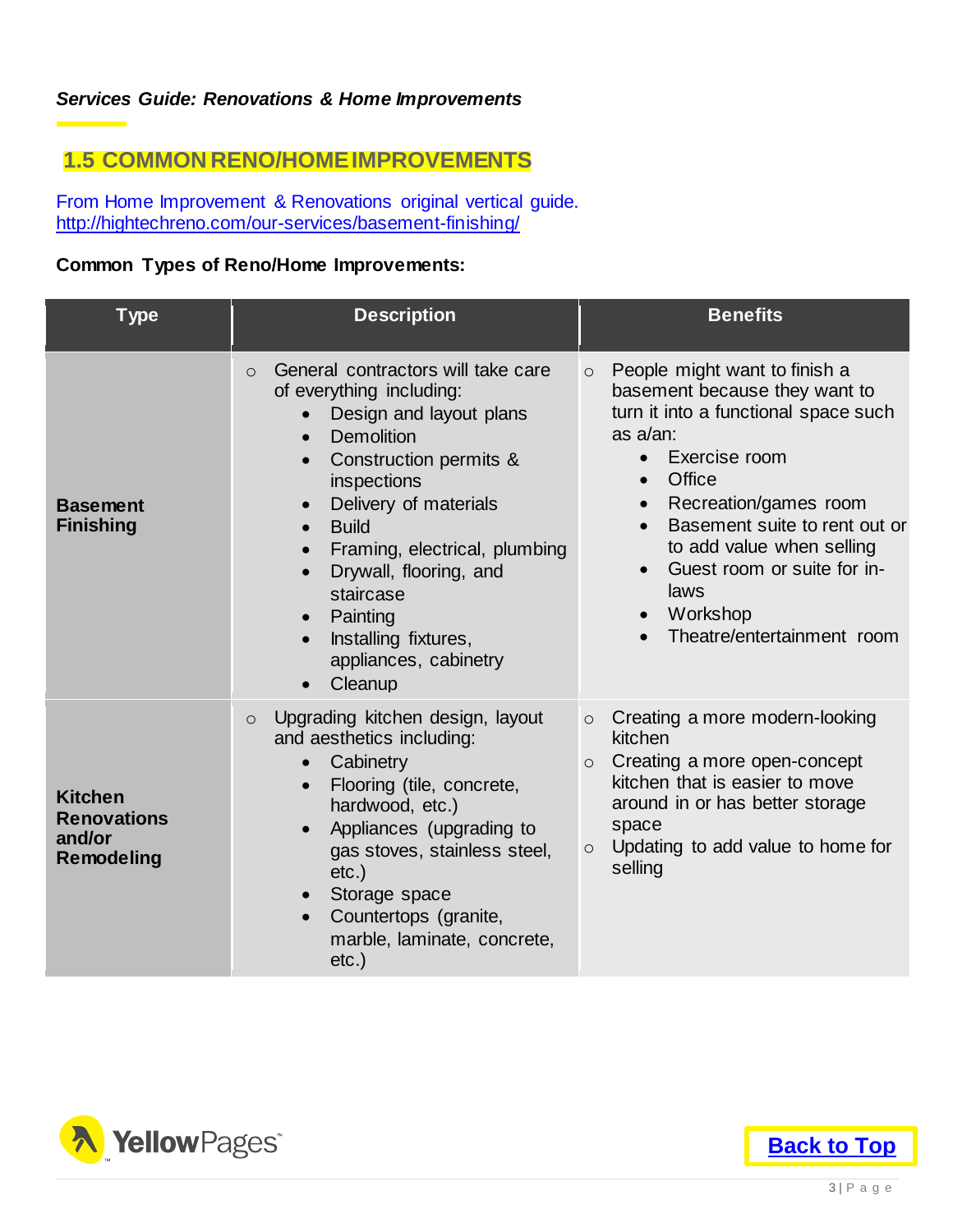#### *Services Guide: Renovations & Home Improvements*

| <b>Bathroom</b><br><b>Renovations</b><br>and/or<br><b>Remodeling</b> | Upgrading bathroom design, layout<br>$\circ$<br>and aesthetics including:<br>Cabinetry<br>$\bullet$<br>Vanities<br>$\bullet$<br><b>Sinks</b><br>$\bullet$<br>New toilet<br>$\bullet$<br>Flooring (tile, concrete, vinyl,<br>$etc.$ )<br>Luxury showers and baths<br>$\bullet$<br>Storage space<br>$\bullet$<br>Countertops (granite,<br>$\bullet$<br>marble, laminate, concrete,<br>$etc.$ )<br>Updating plumbing system | $\circ$ Creating a more modern-looking<br>bathroom<br>o Have a more functional bath space<br>with more relaxing amenities<br>Updating to add value to home for<br>$\circ$<br>selling |
|----------------------------------------------------------------------|--------------------------------------------------------------------------------------------------------------------------------------------------------------------------------------------------------------------------------------------------------------------------------------------------------------------------------------------------------------------------------------------------------------------------|--------------------------------------------------------------------------------------------------------------------------------------------------------------------------------------|
| <b>Additions</b>                                                     | Adding rooms to the house<br>$\circ$<br>because family is growing, you<br>want more storage space, or you<br>want new outdoor space. This<br>commonly includes:<br><b>Bedrooms</b><br>$\bullet$<br><b>Bathrooms</b><br>$\bullet$<br>Garages<br>$\bullet$<br>$2^{nd}$ stories<br>$\bullet$<br>Playrooms<br>Decks/patios<br>$\bullet$<br><b>Sheds</b>                                                                      | Create space for storage or<br>$\circ$<br>recreational areas to improve home                                                                                                         |
| <b>General</b><br>Handyman Work                                      | This can include repairs and small<br>$\circ$<br>additions such as:<br>Fences<br>$\bullet$<br>Gates<br>$\bullet$<br>Drywall repair<br>$\bullet$<br>Painting walls<br>$\bullet$<br>Replacing flooring<br>$\bullet$                                                                                                                                                                                                        |                                                                                                                                                                                      |



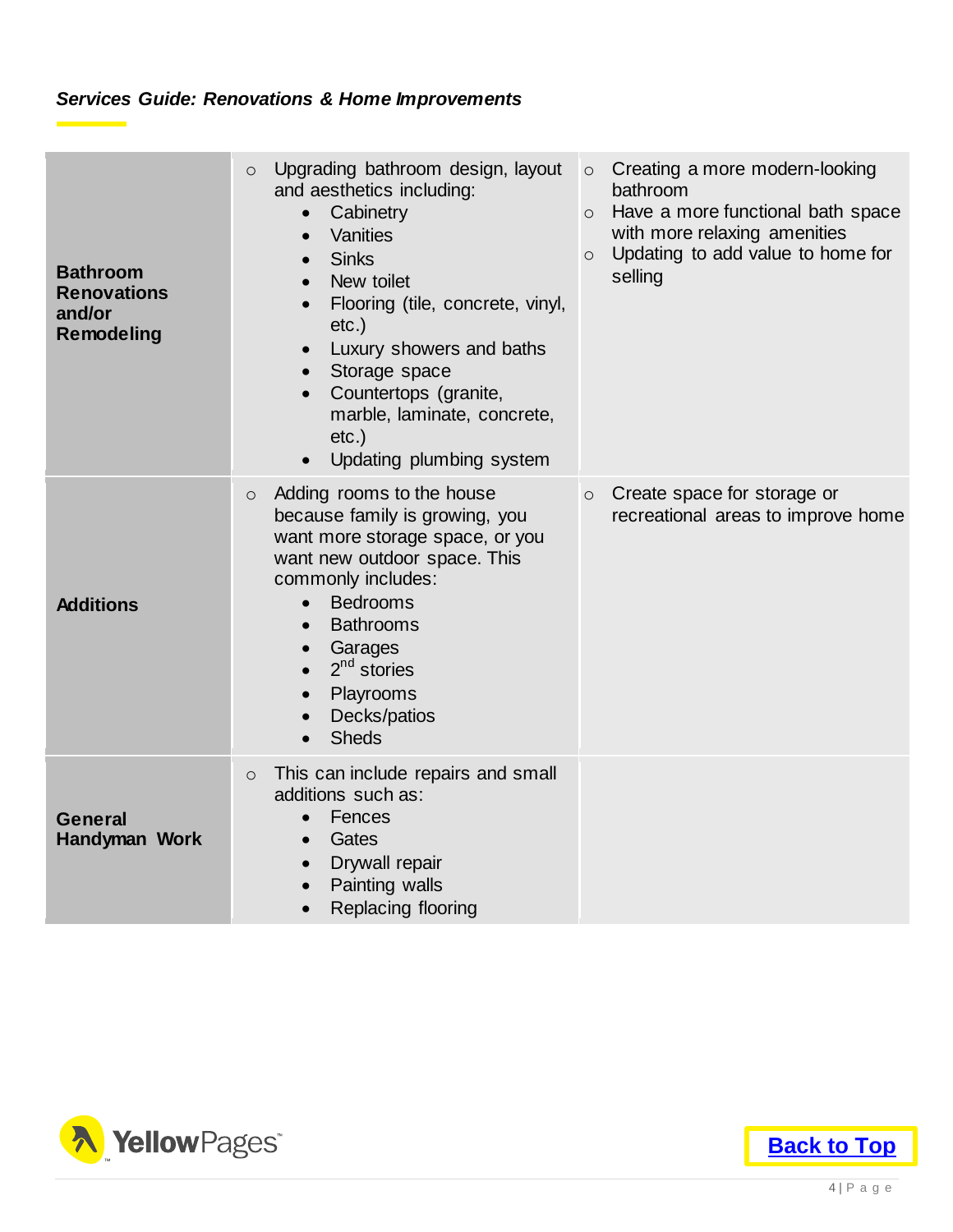#### <span id="page-6-0"></span>**1.6 COMMON DESIGNS/CONCEPTS PEOPLE LOOK FOR**

From Home Improvement & Renovations original vertical guide. [http://www.pinnacle-environment.com/in\\_floor\\_101.html](http://www.pinnacle-environment.com/in_floor_101.html)

#### **Common Renovation Concepts:**

| <b>Design/Concept</b>                       | <b>Description</b>                                                                                                                                                                                                                                                                                                                                                                                                                      | <b>Benefits</b>                                                                                                                                                                                                                                                                                                                                                                                                                                                                                                                                                                     |  |  |
|---------------------------------------------|-----------------------------------------------------------------------------------------------------------------------------------------------------------------------------------------------------------------------------------------------------------------------------------------------------------------------------------------------------------------------------------------------------------------------------------------|-------------------------------------------------------------------------------------------------------------------------------------------------------------------------------------------------------------------------------------------------------------------------------------------------------------------------------------------------------------------------------------------------------------------------------------------------------------------------------------------------------------------------------------------------------------------------------------|--|--|
| <b>Open Concept/Plan</b>                    | This design makes your living area<br>$\circ$<br>feel more spacious                                                                                                                                                                                                                                                                                                                                                                     | Less segregation for<br>$\circ$<br>entertaining quests<br>Kitchen or other areas are less<br>$\Omega$<br>closed off and more inviting                                                                                                                                                                                                                                                                                                                                                                                                                                               |  |  |
| <b>In-Floor Heating</b>                     | In a radiant floor heating system,<br>$\circ$<br>warm water flows through tubes<br>located underneath the floors.<br>That warmth radiates up from the<br>$\circ$<br>floors and warms everything it<br>comes in contact with - including<br>people.<br>And radiant is compatible under any<br>$\circ$<br>type of floor covering — carpet,<br>wood, slate, tile, linoleum, and even<br>concrete - making design<br>possibilities endless. | Upgrading to in-floor heating offers a<br>number of benefits:<br>It keeps your floors warm so<br>$\circ$<br>you can walk comfortably, even<br>on tiled floors, no matter the<br>season.<br>In-floor heat is also distributed<br>$\Omega$<br>more evenly than forced air<br>heat because it runs throughout<br>the flooring of each room.<br>This type of heating is<br>$\circ$<br>particularly popular for those<br>with allergies, because it<br>disturbs less dust than other<br>heating systems.<br>It does not make the air as dry<br>$\circ$<br>as some other heating systems. |  |  |
| <b>High-end, Luxury</b><br><b>Bathrooms</b> | Some upgrades to achieve this could<br>include:<br>Walk-in showers<br>$\bigcirc$<br>Rain shower head<br>$\circ$<br>Marble countertops<br>$\circ$<br><b>Heated floors</b><br>$\bigcirc$<br>Luxury bathtub or jetted bathtub<br>$\circ$<br>Large, double vanity<br>$\circ$                                                                                                                                                                | People look for renovating their<br>$\circ$<br>bathrooms to make them more<br>modern and spacious, yet also<br>feel calm, and spa-like                                                                                                                                                                                                                                                                                                                                                                                                                                              |  |  |